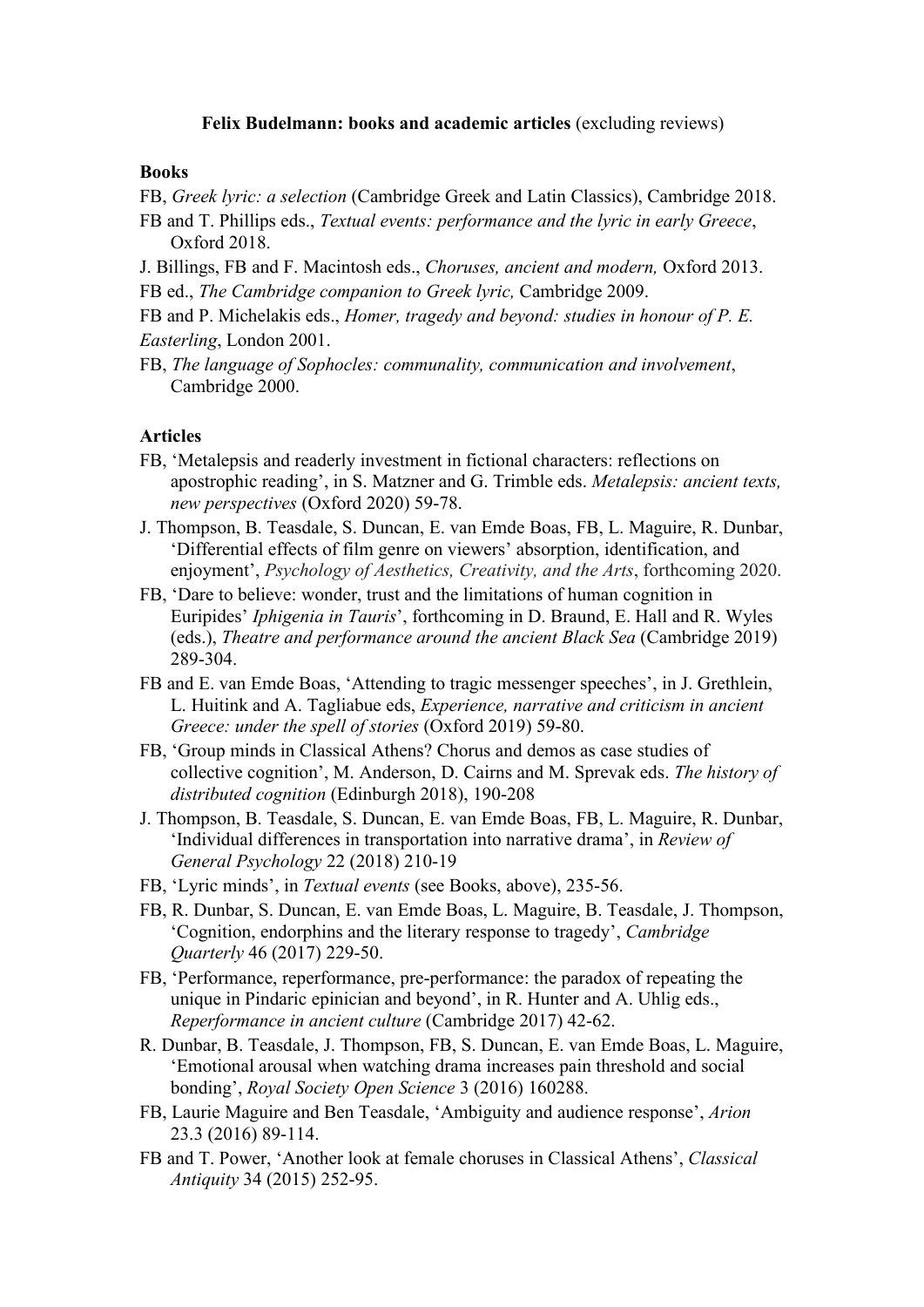- FB and P. LeVen, 'Timotheus' poetics of blending: a cognitive approach to the language of the New Music', *Classical Philology* 109 (2014) 191-210.
- FB and T. Power, 'The inbetweenness of sympotic elegy', *Journal of Hellenic Studies* 133 (2013) 1-19.
- FB, L. Maguire and B. Teasdale, 'Audience reactions to Greek and Shakespearean tragedy', *Times Literary Supplement* 19 July 2013, 13-15.
- FB, 'Greek festival choruses in and out of context', in *Choruses, ancient and modern* (see above) 81-98.
- FB, articles on 'Dramatic illusion and realism', 'Lyric poetry and tragedy', and 'Pain,
- physical and mental', in H. Roisman ed., *The encyclopedia of Greek tragedy*, Chichester 2014.
- FB, 'Alcman's nightscapes (frs. 89 and 90 *PMGF*)', *Harvard Studies in Classical Philology* 107 (2013) 35-53
- FB, 'Epinician and the *symposion*: a comparison with the *enkōmia*', in P. Agocs, R. Rawles and C. Carey eds. *Reading the victory ode* (Cambridge 2012) 173-90.
- FB and P. E. Easterling, 'Reading minds in Greek tragedy', *Greece and Rome* 57 (2010) 289-303.
- FB, 'Bringing together nature and culture: on the uses and limits of cognitive science for the study of performance reception', in E. Hall and S. Harrop eds. *Theorising performance: Greek drama, cultural history and critical practice* (London 2010) ch. 9.
- FB, 'Introducing Greek lyric', in *The Cambridge companion to Greek lyric* (see books above), 1-18.
- FB, 'Anacreon and the *Anacreontea*', in *The Cambridge companion to Greek lyric* (see books above), 227-39.
- FB, 'The reception of Sophocles' representation of physical pain', *American Journal of Philology* 128 (2007) 443-67.
- FB and J. Haubold, 'Reception and tradition', in L. Hardwick and C. Stray (eds.), *A companion to classical receptions* (Oxford 2007) 13-25.
- FB, '*Trojan Women* in Yorubaland: Femi Osofisan's *Women of Owu*', in L. Hardwick and C.
- Gillespie (eds.), *Classics in post-colonial worlds* (Oxford 2007) 15-39. Also in: S. Adeyemi (ed.), *Portraits of an eagle – a festschrift in honour of Femi Osofisan* (Bayreuth 2006) 89-110.
- FB, 'Körper und Geist in tragischen Schmerzszenen', in B. Seidensticker and M. Vöhler (eds)
- *Gewalt und Ästhetik: Zur Gewalt und ihrer Darstellung in der griechischen Klassik* (Berlin
- 2006) 123-48 .
- FB, 'The mediated ending of Sophocles' *Oedipus Tyrannus*', *Materiali e discussioni per l'analisi dei testi classici* 57 (2006) 43-62.
- FB, 'Jebb's *Philoctetes*', pp. 31-49 in the re-issue of R. Jebb's *Philoctetes* commentary (Bristol 2004).
- FB, 'West-African adaptations of Greek tragedy', *Proceedings of the Cambridge Philological Society* 50 (2004) 1-28, and reprinted in B.Goff (ed.) *Classics and colonialism* (London 2005) 118-46.